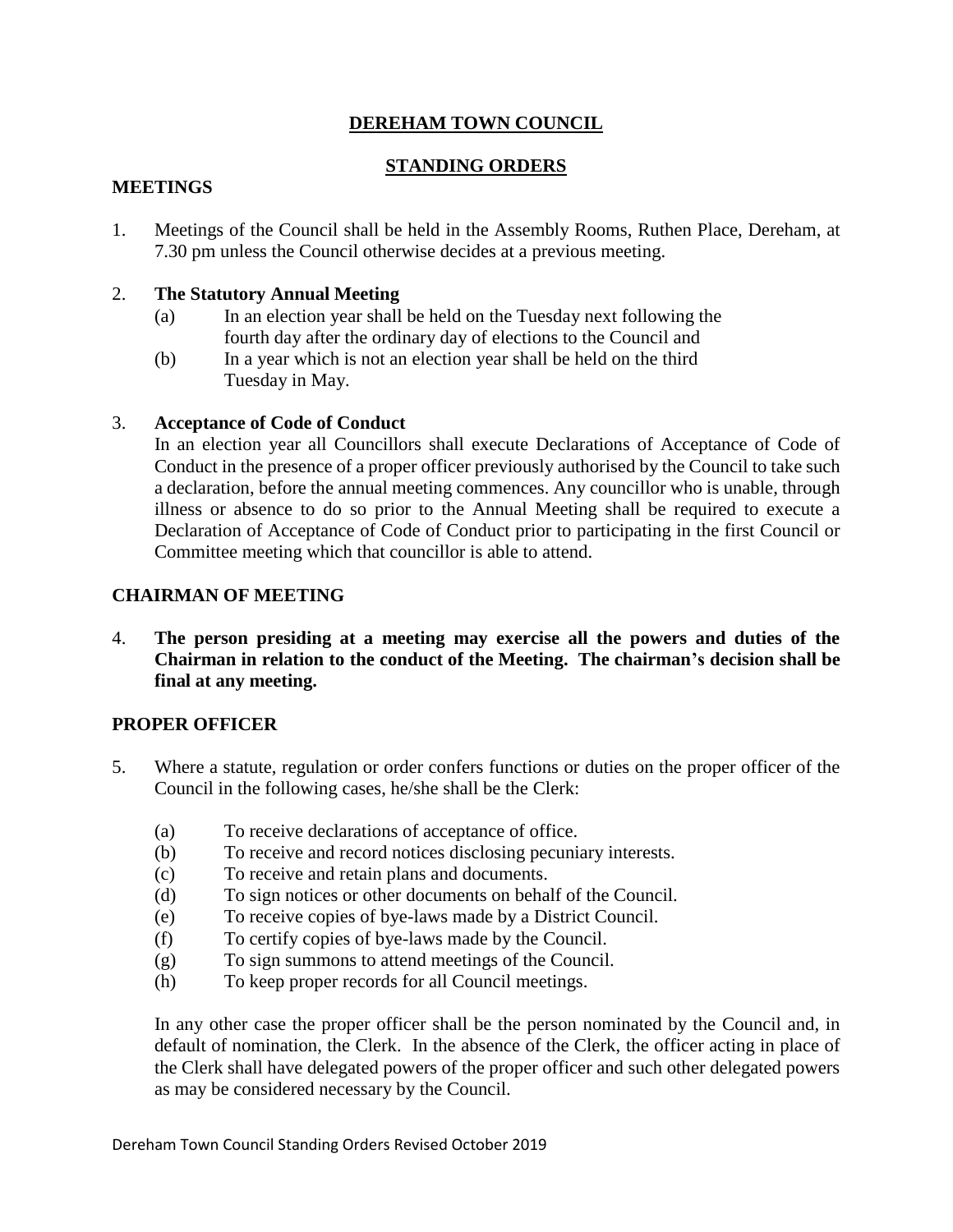5.1 No meeting of the Council shall take place without a suitably qualified officer acting as Clerk. To advise the Council and ensure that a proper record is kept of any decisions made.

# **QUORUM OF THE COUNCIL**

- 6. Six members shall constitute a quorum at full Council meetings see Standing Order No. 47 for quorum for committee meetings.
- 7. If a quorum is not present when the Council meets or if during a meeting the number of Councillors present and not debarred by reason of a Registered Disclosable Pecuniary or other declared prejudicial interest falls below the quorum the meeting shall be adjourned. The business not transacted at that meeting shall be transacted at the next meeting or on such other day as the Mayor may fix.

#### **VOTING**

- 8. Members shall vote by show of hands, or, if at least two members so request, by signed ballot.
- **9. If a member so requires, the Clerk shall record the names of the members who voted on any question so as to show whether they voted for or against it. Such a request may be made before or after the vote but in any event before moving on to the next business.**
- **10. (1) Subject to (2) and (3) below, the Chairman may give an original vote on any matter put to the vote, and in the case of an equality of votes may give a casting vote whether or not he gave an original vote.**
	- **(2) If the person presiding at the annual meeting would have ceased to be a member of the Council but for the statutory provisions which preserve the membership of the Mayor and Deputy-Mayor until the end of their term of office he may not give an original vote in an election for Mayor.**
	- **(3) The person presiding must give a casting vote whenever there is an equality of votes in an election for Chairman.**

#### **ORDER OF BUSINESS**

- **11. At each Annual Meeting the first business shall be:**
	- **(a) To elect a Town Mayor (Chairman).**
	- **(b) To receive the Town Mayor's declaration of acceptance of office or, if not then received, to decide when it shall be received.**
	- **(c) In the ordinary year of election of the Council to fill any vacancies left unfilled at the election by reason of insufficient nominations.**
	- (d) To decide when any declarations of acceptance of office and written undertakings to comply with the Code of Conduct adopted by the Council which have not been received as provided by law shall be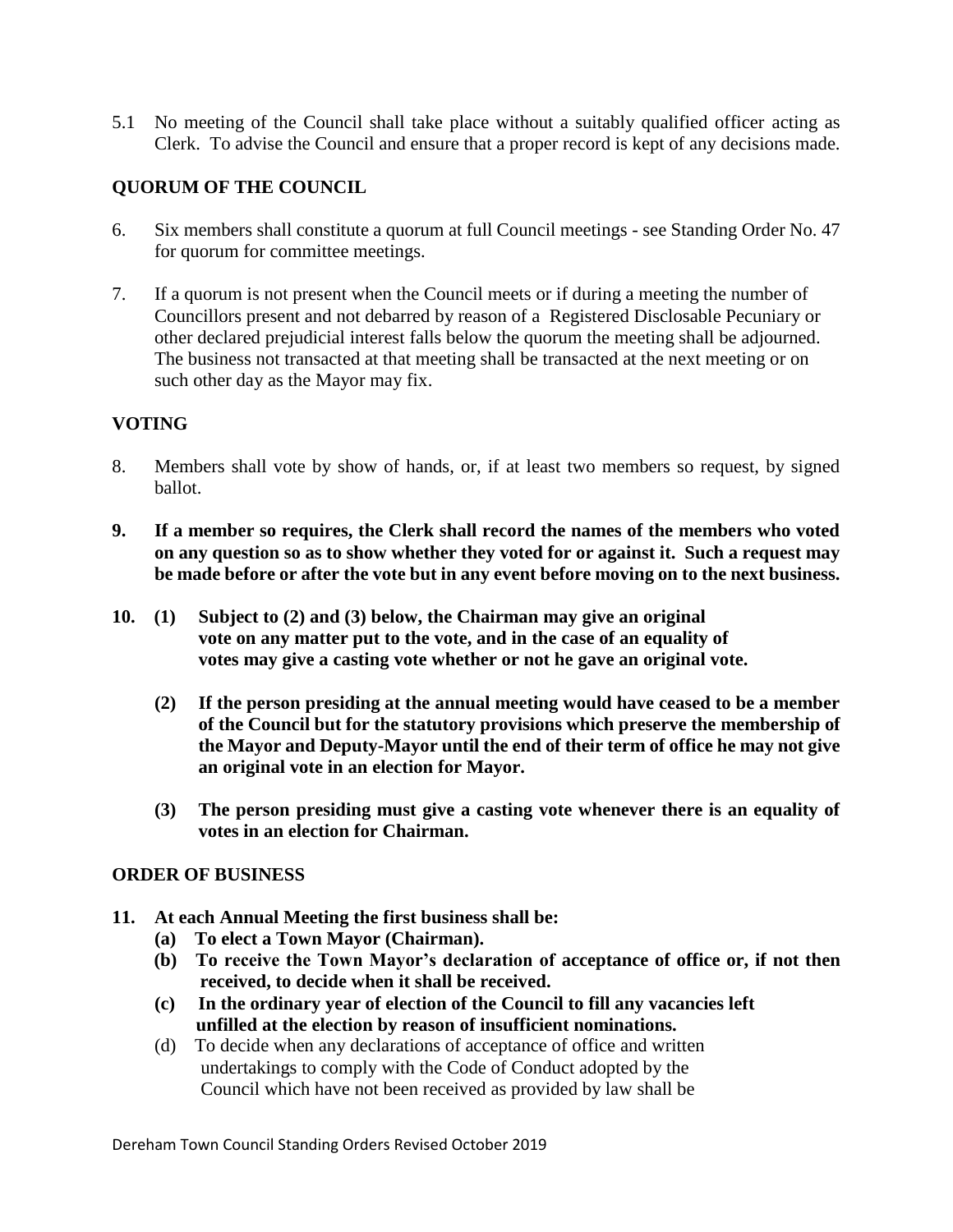received.

- (e) To elect a Deputy Mayor (Vice-Chairman).
- (f) To appoint representatives to outside bodies.
- (g) To appoint Committees.
- (h) To consider the payment of any subscriptions falling to be paid annually.
- (i) To inspect any deeds and trust instruments in the custody of the Council:

The meeting shall thereafter follow the order set out in Standing Order 14.

#### **12. At every meeting other than the Annual Meeting the first business shall be to appoint a Chairman if the Mayor and Deputy Mayor be absent and to receive such declarations of acceptance of office (if any) as are required by law to be made, or, if not then received, to decide when they shall be received.**

- 13. In every year not later than the end of March staff will be given appraisals to assess their entitlement to any increment on their pay scale. (Staff contracts are linked to a national scheme for pay and conditions, so as conditions are altered at a national level the contracts will automatically be updated and the council notified of any changes) (See Standing Order 37 below)
- 14 After the first business has been completed, the order of business, unless the Council otherwise decides on the ground of urgency, shall be as follows:
	- (a) To read and consider the Minutes; provided that if a copy has been circulated to each member not later than the day of issue of the summons to attend the meeting, the Minutes may be taken as read.
	- **(b) After consideration to approve the signature of the minutes by the person presiding as a correct record.**
	- **(c) To deal with business expressly required by statute to be done**.
	- (d) To dispose of business, if any, remaining from the last meeting.
	- (e) To receive such communications as the person presiding may wish to lay before the Council.
	- (f) To receive and consider reports and accuracy of minutes and to consider approval of any recommendations from Committees.
	- (g) To receive and consider reports from officers of the Council.
	- (h) To authorise the sealing of documents.
	- (i) To authorise the signing of orders for payment.
	- (j) To answer questions from Councillors.
	- (k) To consider resolutions or recommendations in the order in which they have been notified.
	- (l) Any other business specified in the summons.
- 15. A motion to vary the order of business on the ground of urgency:
	- (a) may be proposed by the Chairman or by any member and, if proposed by the Chairman, may be put to the vote without being seconded, and
	- (b) shall be put to the vote without discussion.

Dereham Town Council Standing Orders Revised October 2019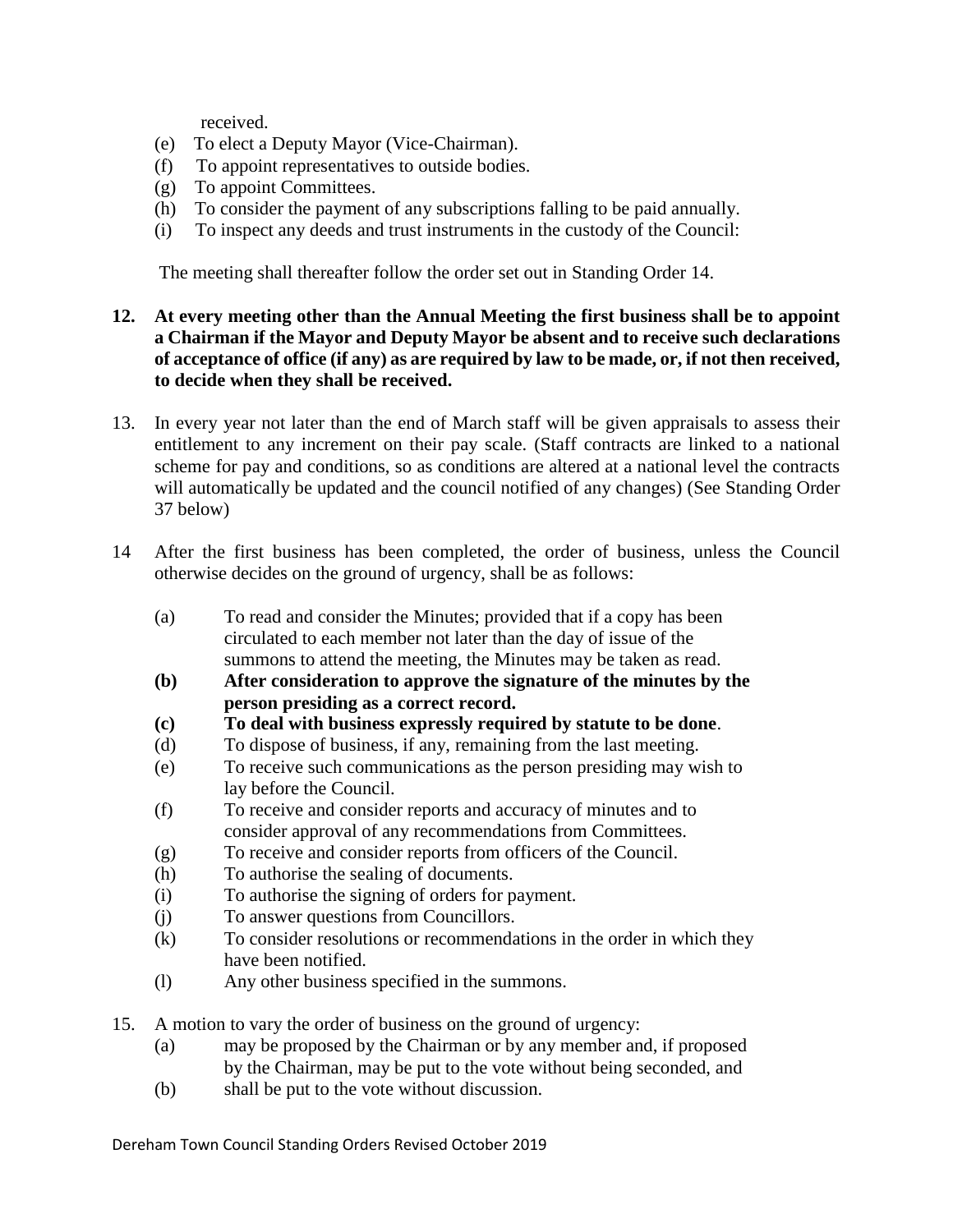## **RESOLUTIONS MOVED ON NOTICE**

- 16. Except as provided by these Standing Orders, no resolution may be moved unless the business to which it relates has been put on the Agenda by the Clerk or the mover has given notice **in writing** of its terms and had delivered the notice to the Clerk not later than Wednesday in the week before the next meeting of the Council.
- 17. The Clerk shall date every notice of resolution or recommendation when received by him, shall number each notice in order in which it was received and shall enter it in a book which shall be open to inspection by every member of the Council.
- 18. The Clerk shall insert in the summons for every meeting all notices of motion or recommendation properly given in the order in which they have been received unless the member giving a notice of motion has stated in writing that he intends to move the said motion at some later meeting or that he withdraws it.
- 19. If a resolution or recommendation specified in the summons is not moved either by the member who gave the notice of it or by any other member, it shall, unless postponed by the Council, be treated as withdrawn and shall not be moved without fresh notice.
- 20. If the subject matter of a resolution comes within the province of a Committee of the Council, it shall, upon being moved and seconded, stand referred without discussion to such Committee or to such other Committee as the Council may determine for report; provided that the Chairman, if he considers it to be a matter of urgency, may allow it to be dealt with at the meeting at which it was moved.
- 21. Every resolution or recommendation shall be relevant to some question over which the Council has power or which affects its area.

## **RESOLUTIONS MOVED WITHOUT NOTICE**

- 22. Resolutions dealing with the following matters may be moved without notice:-
	- (a) To appoint a Chairman of the meeting.
	- (b) To correct the Minutes.
	- (c) To approve the minutes.
	- (d) To alter the order of business.
	- (e) To proceed to the next business.
	- (f) To close or adjourn the debate.
	- (g) To refer a matter to a Committee.
	- (h) To appoint a Committee or any members thereof.
	- (i) To adopt a report.
	- (j) To authorise the sealing of documents.
	- (k) To amend a motion, resolution or recommendation.
	- (l) To give leave to withdraw a motion or resolution or an amendment.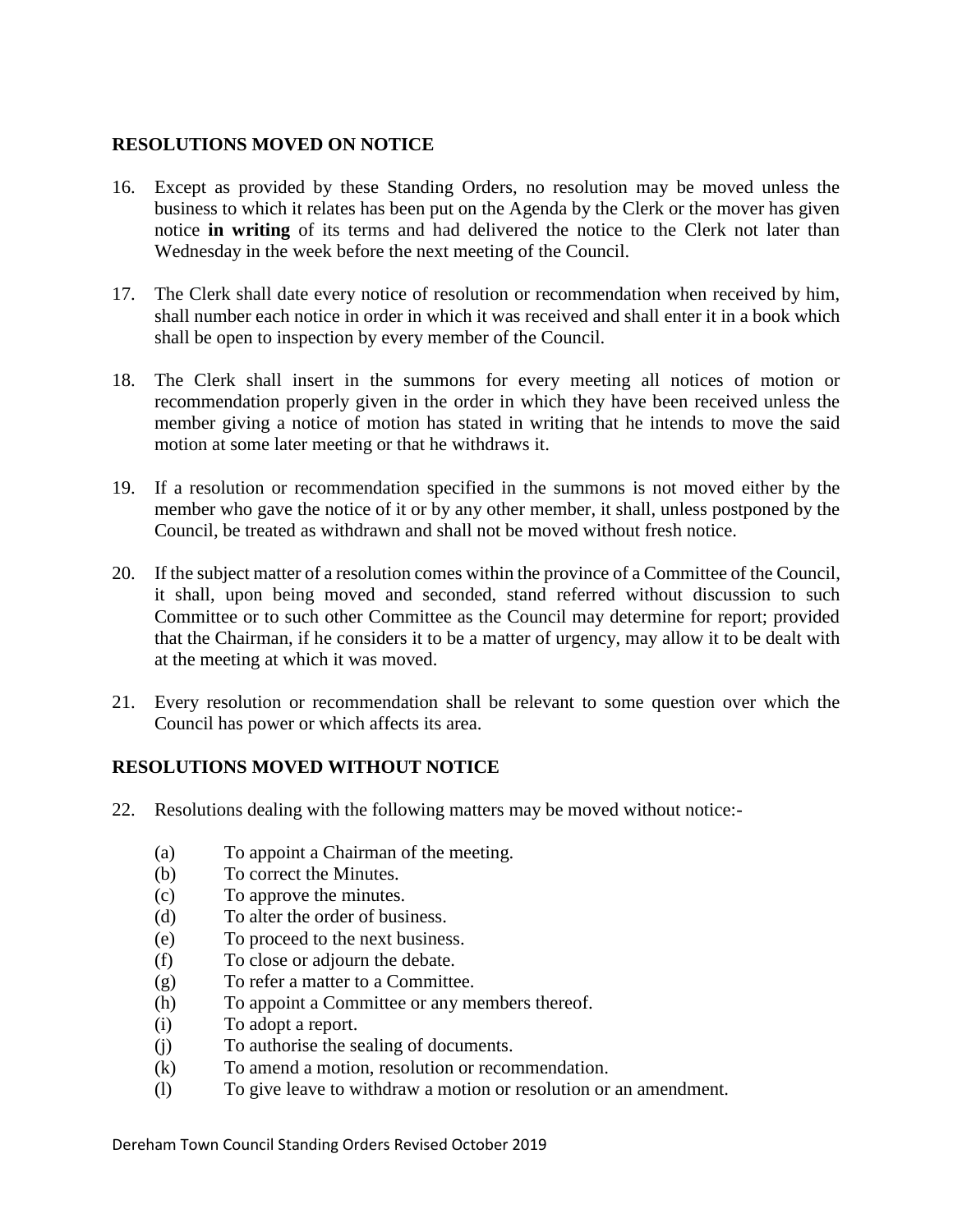- (m) To extend the time limit for speeches.
- (n) To exclude the public. (See order 68 below.)
- (o) To silence or eject from the meeting a member named for misconduct. (See order 32 below.)
- (p) To give the consent of the Council where such consent is required by these Standing Orders.
- (q) To suspend any Standing Order. (See order 78 below.)
- (r) To adjourn the meeting.

# **QUESTIONS**

- 23. A member may ask the Chairman or the Clerk any question concerning the business of the Council, provided at least 24 hours' notice of the question has been given to the person to whom it is addressed before the meeting begins.
- 24. No question not connected with business under discussion shall be asked except during the part of the meeting set aside for questions from the Councillors.
- 25. Every question shall be put and answered without discussion.
- 26. A person to whom a question has been put may decline to answer. If the meeting wishes to consider questions or comments from the public the meeting shall be adjourned. The time allowed for public speaking will be 15 minutes unless otherwise agreed by Council before public speaking commences. The protocol for public speaking shall be annexed to these Standing Orders.

## **RULES OF DEBATE**

- 27. No discussion shall take place upon the Minutes except upon their accuracy. Corrections to the Minutes shall be made by resolution and must be initialled by the Chairman of the meeting.
- 28. (a) A resolution or amendment shall not be discussed unless it has been proposed and seconded, and unless proper notice has already been given, it shall, if required by the Chairman, be reduced to writing and handed to him before it is further discussed or put to the meeting.
	- (b) A member when seconding a resolution or amendment may, if he then declares his intention to do so, reserve his speech until a later period of the debate.
	- (c) A member shall direct his speech to the question under discussion or to a personal explanation or to a question of order.
	- (d) No speech by a mover of a resolution shall exceed five minutes, and no other speech shall exceed three minutes except by consent of the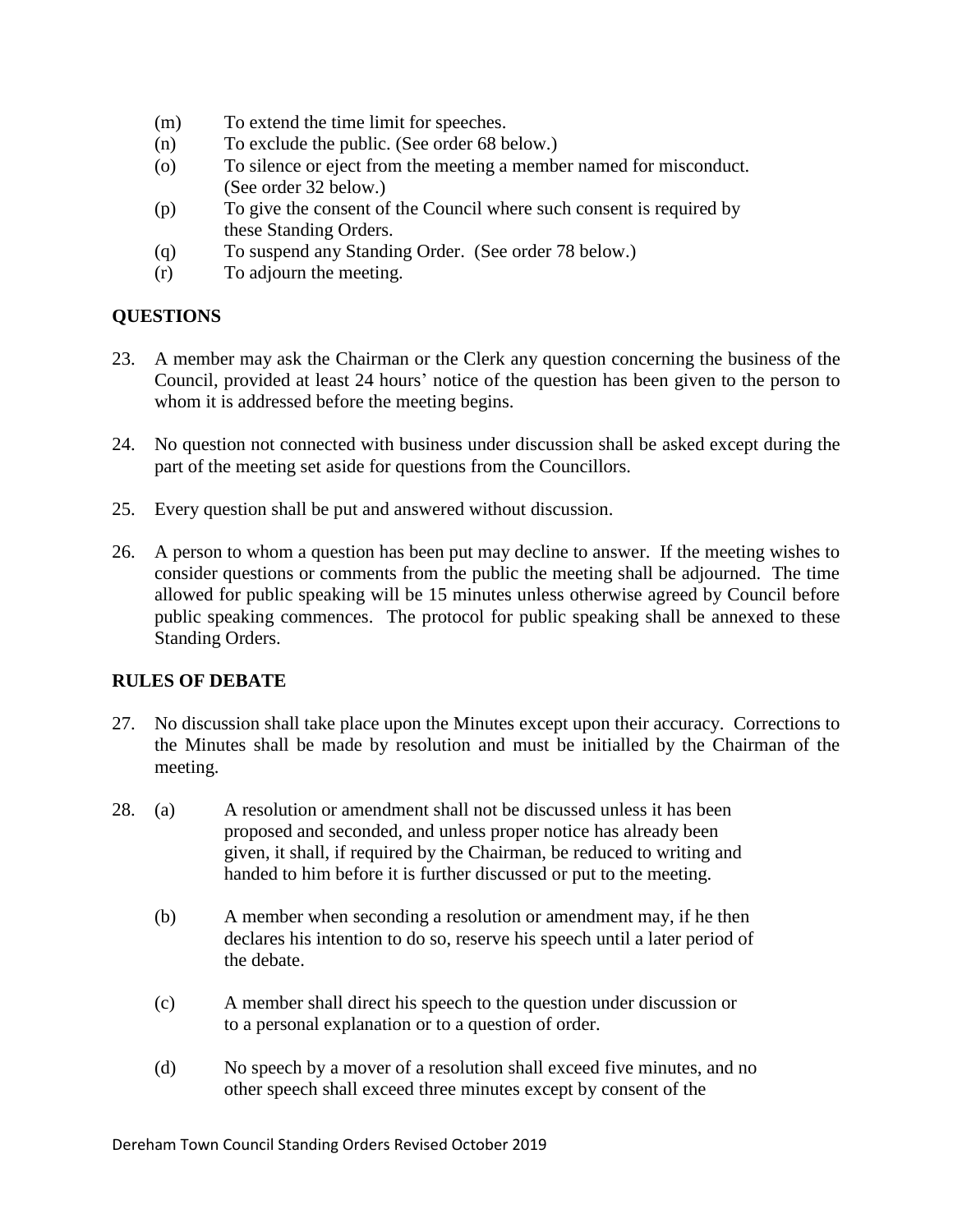Council.

- (e) An amendment shall be either:-
	- (i) To leave out words.
	- (ii) To leave out words and insert or add others.
	- (iii) To insert or add words.
- (f) An amendment should not have the effect of negating the motion before the Council. Where an amendment is proposed to a resolution and the proposer or seconder of the original motion feels that the amendment would negate that motion, they can demand that the original motion be put to the vote before any proposed amendment be put to the vote. If the motion falls, then a new motion can be proposed incorporating the amendment.
- (g) If an amendment be carried, the resolution, as amended, shall take the place of the original resolution and shall become the resolution upon which any further amendment may be moved.
- (h) A further amendment shall not be moved until the Council has disposed of every amendment previously moved.
- (i) The mover of a resolution or amendment shall have the right of reply, not exceeding three minutes.
- (j) A member, other than the mover of a resolution, shall not, without leave of the Council, speak more than once on any resolution except to move an amendment or further amendment or on an amendment, or on a point of order, or in personal explanation, or to move a closure.
- (k) A member may rise to make a point of order or a personal explanation. A member rising for these purposes shall be heard forthwith. A personal explanation shall be confined to some material part of a former speech by him which may have been misunderstood.
- (l) A motion or amendment may be withdrawn by the proposer with the consent of the Council, which shall be signified without discussion and no member may speak upon it after permission has been asked for its withdrawal unless such permission has been refused.
- (m) When a resolution is under debate no other resolution shall be moved except the following;

(A) (where debate may continue)

- (i) To amend the resolution.
- (ii) That a member named be not further heard.
- (iii) That a member named do leave the meeting.
- (iv) To exclude the public and press.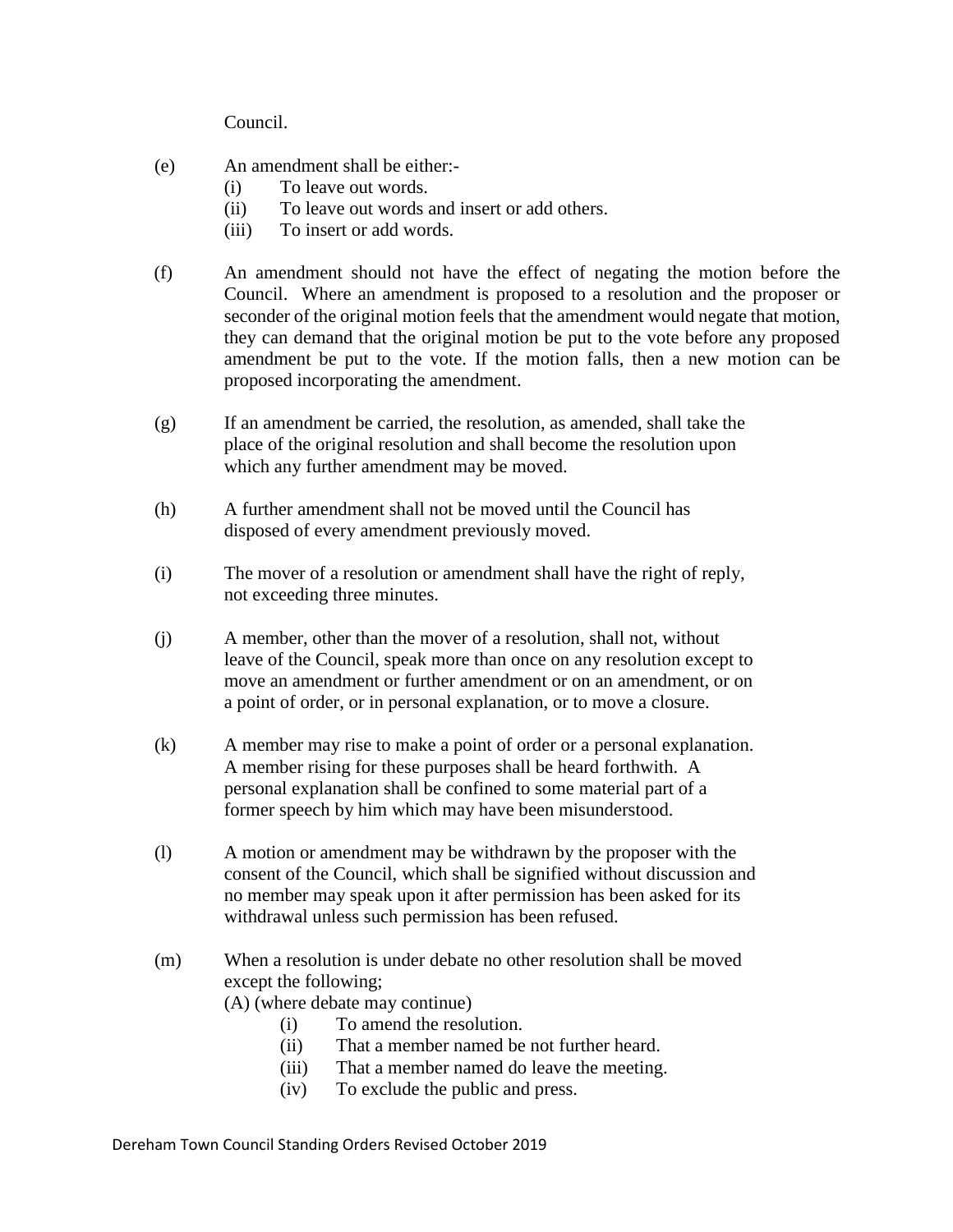- (B) If any of the following resolutions be carried, no further debate may take place:
	- (i) To proceed to the next business.
	- (ii) To adjourn the debate.
	- (iii) That the question be now put.
	- (iv) That the resolution be referred to a Committee
	- (v) To adjourn the meeting.
- 29. Members do not need to rise to speak unless the Chairman in consultation with the Clerk decide that the numbers of public present are such, that it would be more effective to do so. In any such case, the Chairman shall direct Members at the beginning of the meeting to stand when speaking.
- 30. (a) The ruling of the Chairman on a point of order or on the admissibility of a personal experience shall not be discussed.
	- (b) Members shall address the Chairman.

## **(c) Whenever the Chairman rises during a debate all other members shall be seated and silent.**

# **CLOSURE**

31. At the end of any speech a member may, without comment, move "that the question be now put", "that the debate be now adjourned" or "that the Council do now adjourn". If such a motion is seconded the Chairman shall put the motion but, in the case of a motion "to put the question", only if he is of the opinion that the question before the Council has been sufficiently debated. If the motion "that the question be now put" is carried, he shall call upon the mover to exercise or waive his right of reply and shall put the question immediately after the right has been exercised or waived. The adjournment of a debate or of the Council shall not prejudice the mover's right of reply at the resumption.

# **DISORDERLY CONDUCT**

- 32. (a) **All members must behave in the manner required by the Code of Conduct adopted by the Council, a copy of which is annexed to these Standing Orders.**
	- (b) No member shall at a meeting persistently disregard the ruling of the Chairman, wilfully obstruct business, or behave irregularly, offensively, improperly or in such a manner as to scandalise the Council or to bring it into contempt or ridicule.
	- (c) If, in the opinion of the Chairman, a member has broken the provisions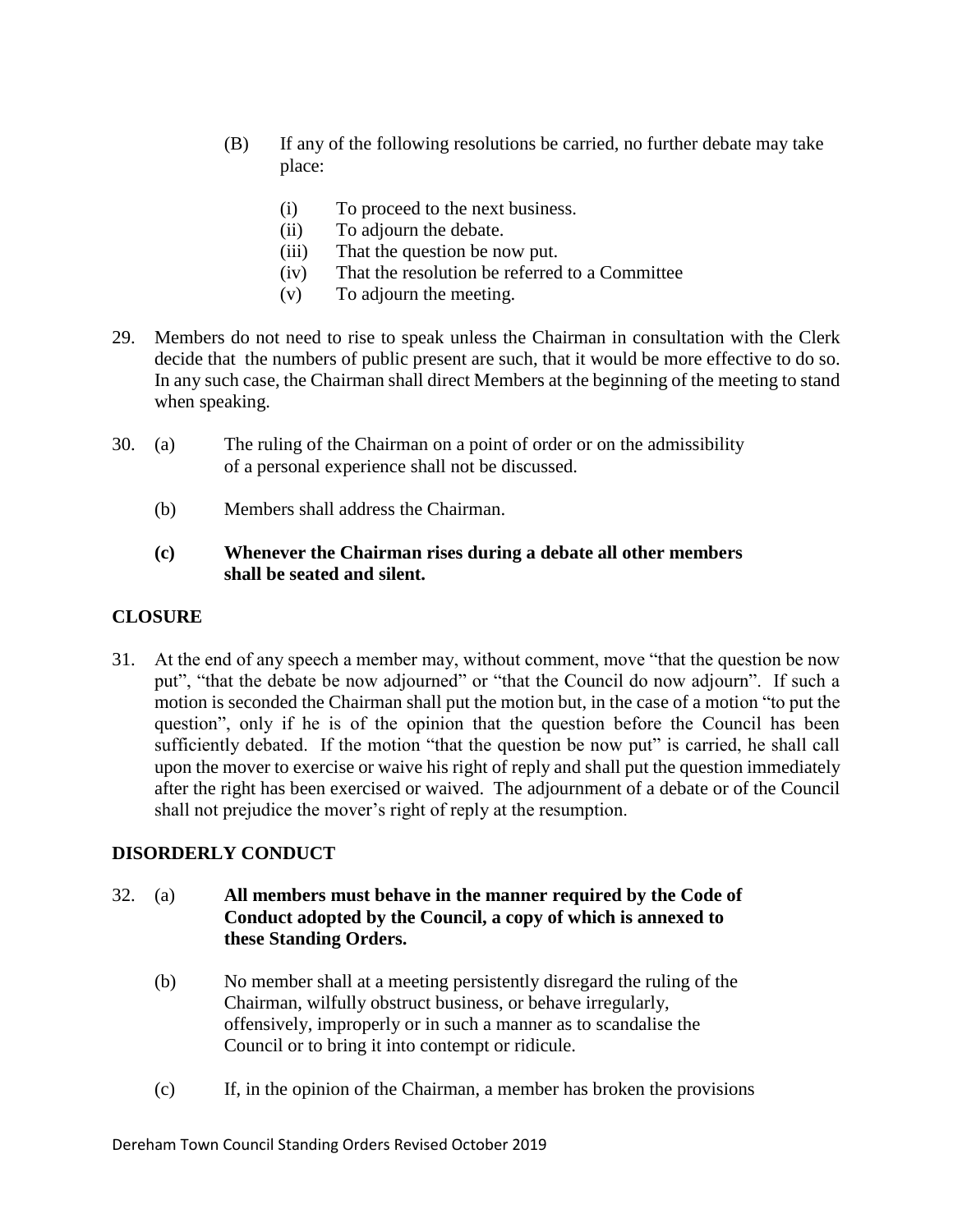of paragraph (a) or (b) of this Order, the Chairman shall express that opinion to the Council and thereafter any member may move that the member named be no longer heard or that the member named do leave the meeting, and the motion, if seconded, shall be put forthwith and without discussion.

(d) If either of the motions mentioned in paragraph (c) is disobeyed the Chairman may suspend the meeting or take such further steps as may reasonably be necessary to enforce them.

# **RIGHTS OF REPLY**

33. The mover of a resolution shall have a right to reply immediately before the resolution is put to the vote. If an amendment is proposed the mover of the amendment shall be entitled to reply immediately before the amendment is put to the vote. A member exercising a right of reply shall not introduce new matter. After the right of reply has been exercised or waived, a vote shall be taken without further discussion.

# **ALTERATION OF RESOLUTION**

34. A member may, with the consent of his seconder, move amendments to his own resolution.

## **RESCISSION OF PREVIOUS RESOLUTION**

- 35. (a) A decision (whether affirmative or negative) of the Council shall not be reversed within six months except either by a special resolution, the written notice whereof bears the names of at least four members of the Council, or by a resolution moved in pursuance of the report or recommendation of a Committee.
	- (b) When a special resolution or any other resolution moved under the provisions of paragraph (a) of this Order has been disposed of, no similar resolution may be moved within a further six months.

## **VOTING ON APPOINTMENTS**

36. Where more than two persons have been nominated for any position to be filled by the Council and of the votes given there is not an absolute majority in favour of one person, the name of the person having the least number of votes shall be struck off the list and a fresh vote taken, and so on until a majority of votes is given in favour of one person.

## **DISCUSSIONS AND RESOLUTIONS AFFECTING EMPLOYEES OF THE COUNCIL**

37. If, at a meeting there arises any question relating to the appointment, conduct, promotion, dismissal, salary or conditions of service, of any person employed by the Council it shall not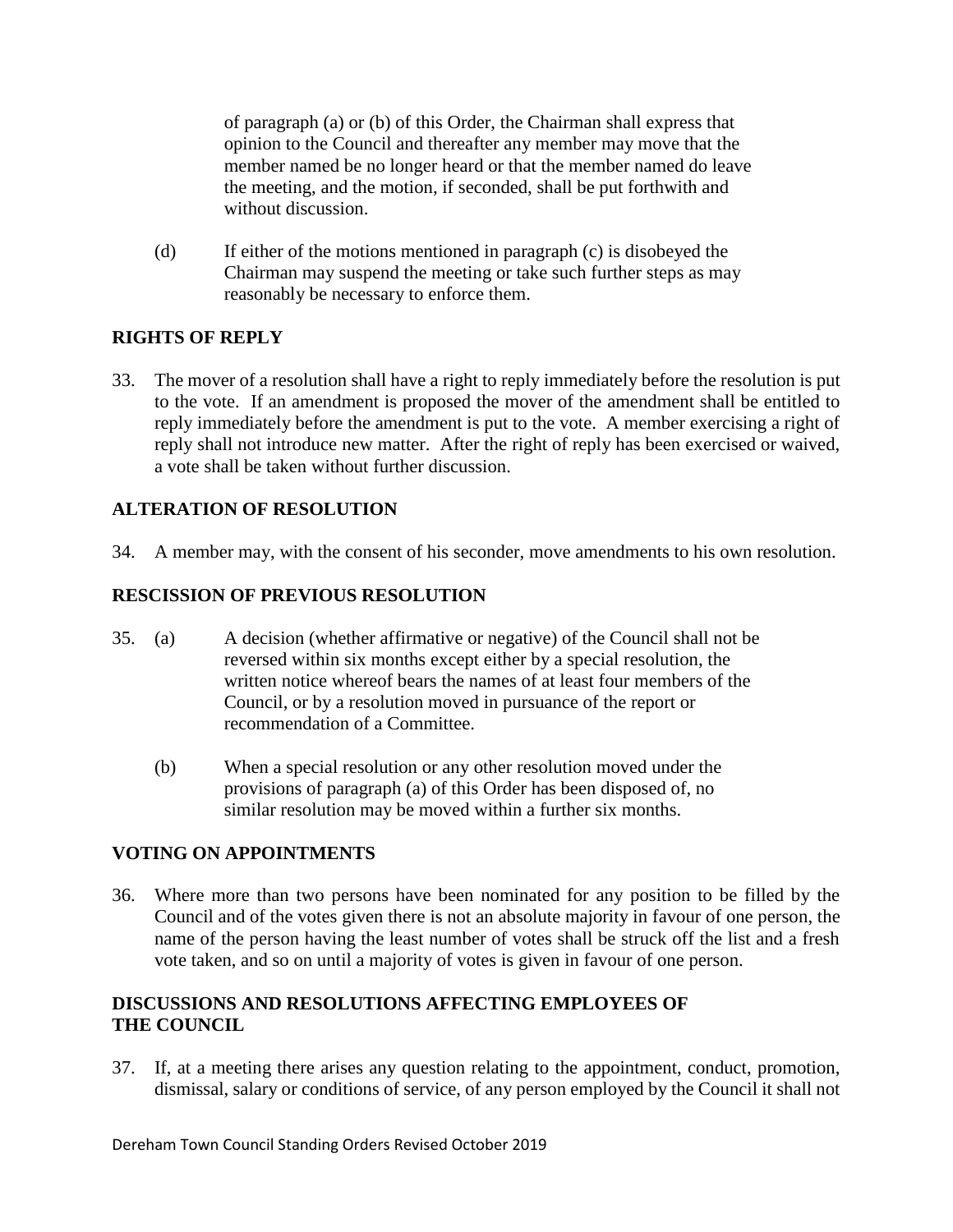be considered until the Council or Committee (as the case may be) has decided whether or not the public shall be excluded. (See Standing Order No. 68.)

#### **RESOLUTIONS ON EXPENDITURE**

- 38. (a) All expenditure shall comply with specified conditions in Financial Standing Orders.
	- (b) Any resolution which is moved otherwise than in pursuance of a recommendation of the Finance Committee (or of another committee after recommendation by the Finance Committee) and which, if carried, would, in the opinion of the Chairman:
		- (i) substantially increase the expenditure upon any service which is under the management of the Council or
		- (ii) reduce the revenue at the disposal of any committee, or
		- (iii) which would involve capital expenditure,

shall, when proposed and seconded, stand adjourned without discussion to the next ordinary meeting of the Council. Any committee affected by the proposed resolution shall consider whether it desires to report thereon; and the Finance Committee shall in any event consider the financial aspect of the matter and report theron to Council.

## **EXPENDITURE**

39. (a) All payments shall be made as specified in Financial Standing Orders.

## (b) **Orders for the payment of money shall be authorised by resolution of the Council and signed by two members.**

## **SEALING OF DOCUMENTS**

- 40. (a) A document shall not be sealed on behalf of the Council unless its sealing has been authorised by a resolution.
	- (b) The Council's Common Seal shall alone be used for sealingdocuments.

The seal shall be applied by the proper officer in the presence of two members who sign the document as witnesses.

#### **COMMITTEES AND SUB-COMMITTEES**

41. The Council may at its Annual Meeting appoint standing committees and may at any other time appoint such other committees as are necessary clearly defining roles of the committees and any delegated powers, but subject to any statutory provision in that behalf:-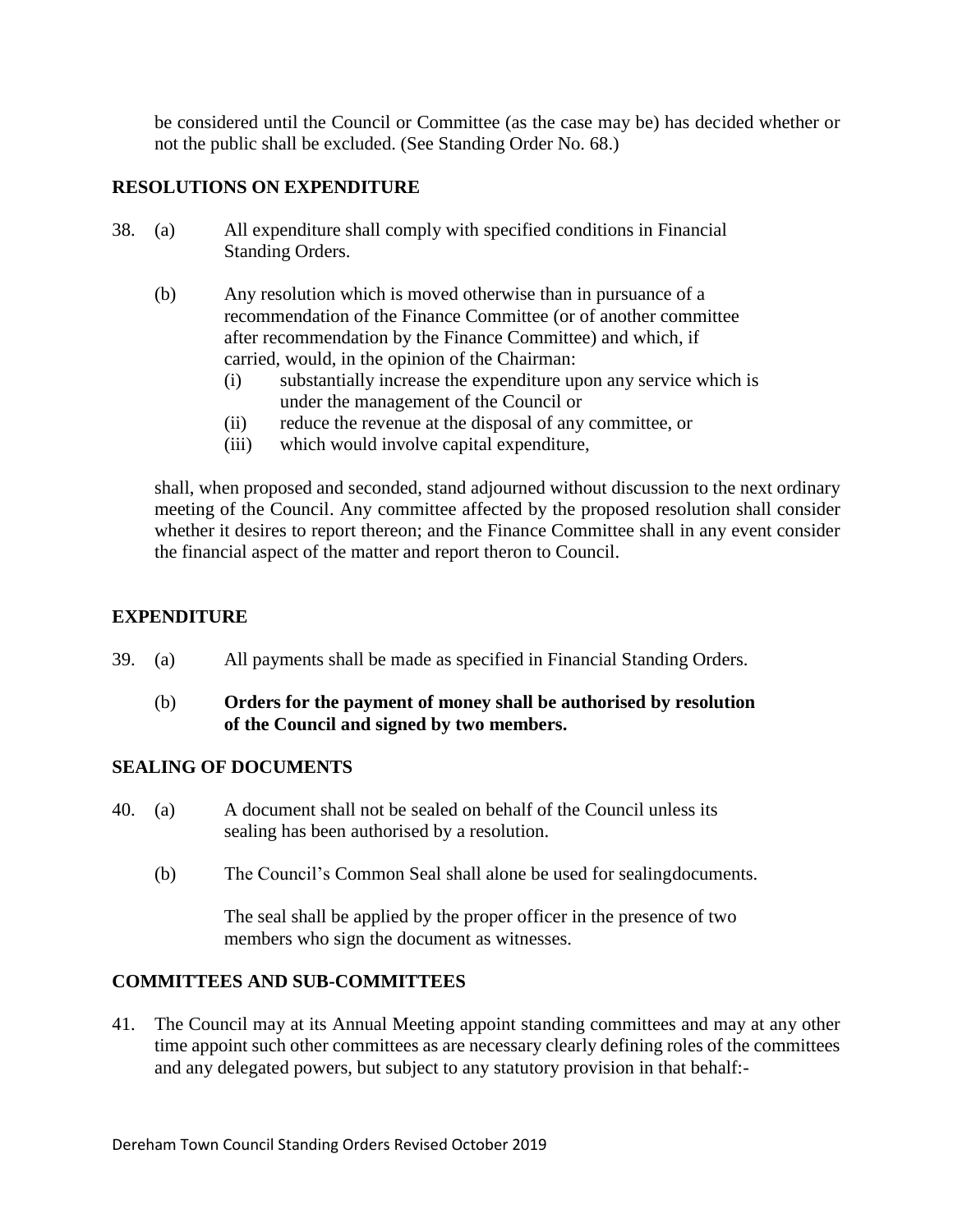- (a) Shall not appoint any member of a committee so as to hold office later than the next Annual Meeting.
- (b) may subject to the provisions of Order 35 above at any time dissolve or alter the membership of a committee.
- 42. The Mayor and Deputy Mayor shall be members of every Committee with full voting rights.
- 43. Every Committee shall at its first meeting after the annual meeting of the Council in any year elect a Chairman and (if so desired) a Vice-Chairman for the year who shall each serve, being a member of the Committee, until the beginning of the first meeting of the Committee in the following year.
- 44. The Chairman of a Committee or the Chairman of the Council may summon an additional meeting of that Committee at any time. An additional meeting shall also be summoned on the requisition in writing of not less than a quarter of the members of the Committee. The summons shall set out the business to be considered at the special meeting and no other business shall be transacted at that meeting.
- 45. Every Committee may appoint sub-Committees for purposes to be specified by the Committee.
- 46. The Chairman and Vice-Chairman of the Committee shall be members of every sub-Committee appointed by it unless they signify that they do not wish to serve.
- 47. Except where ordered by the Council in the case of a Committee, or by the Council or by the appropriate Committee in the case of a sub-Committee, the quorum of a Committee or sub-Committee shall be three of its members.
- 48. Where a member of a committee is unable to attend a meeting of that committee and sends their apology, they may nominate another councillor to take their place for that meeting.
- 49. The Standing Orders on rules of debate (except those parts relating to standing and to speaking more than once) and the Standing Order on interests of members in contracts and other matters shall apply to Committee and sub-Committee meetings.
- 50. The Council shall have a committee for considering the appointment of Community Car Scheme Drivers with criminal convictions; to be called the 'Car Scheme Appointment Committee' The Committee shall have specific responsibility for considering the appointment of drivers who have criminal convictions, to the Community Car Scheme. This Committee will have delegated authority to make decisions in its own right. In order to maintain confidentiality, the committee shall be made up of three councillors, with no other councillor being permitted to be present (unless invited by the Chairman of the committee to observe for training purposes). The Committee shall comprise the Chairman of Personnel (or their substitute from that committee), Chairman of Social and Welfare (or their substitute from that committee) and the Mayor or Deputy Mayor. If neither the Mayor nor Deputy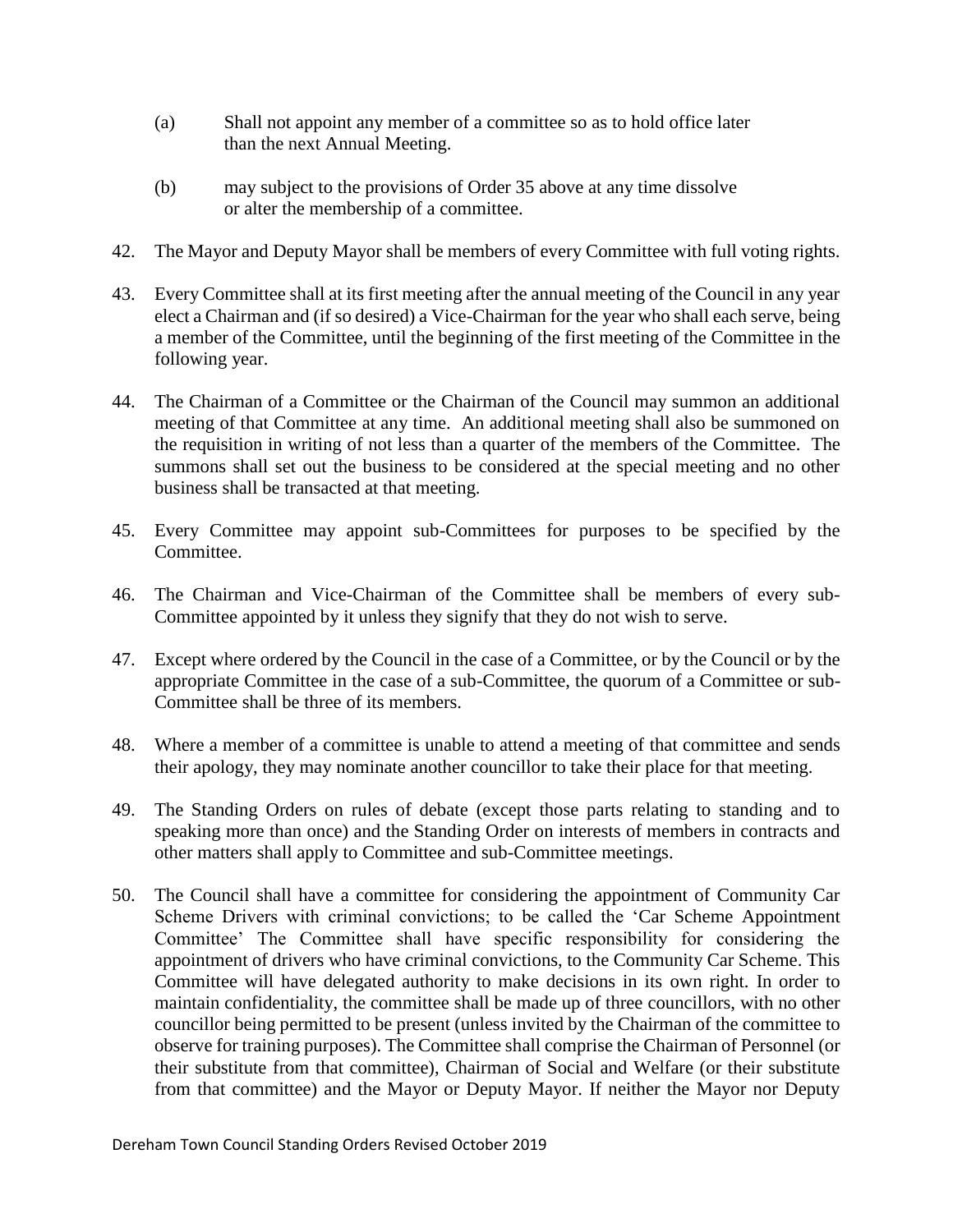Mayor is able to attend then the Chairman of the Personnel Committee shall nominate a third member from either the Personnel or Social and Welfare Committees. Only the Councillors on that committee shall receive any confidential reports. With regards to Standing Orders for Committees; Standing Order 42, 45, 54 and 56a shall not apply to the Car Scheme Appointment Committee.

## **ADVISORY COMMITTEES**

- 51. (1) The Council may create advisory committees, whose name, and number of members and the bodies to be invited to nominate members shall be specified.
	- (2) The Clerk shall inform the members of each advisory Committee of the terms of reference of the Committee
	- (3) An advisory Committee may make recommendations and give notice thereof to the Council.
	- (4) An advisory Committee may consist wholly of persons who are not members of the Council.

# **VOTING IN COMMITTEES**

52. Members of Committees and sub-Committees entitled to vote shall vote by show of hands, or, if at least two members so request, by signed ballot.

## **53. The Chairman of a Committee or a sub-Committee shall in the case of an equality of votes have a second or casting vote.**

54. Any member of a Committee of Council may (save where expressly excluded in Standing Orders) arrange for a substitute in the event of that member being unable to attend that Committee. The absentee must (with the exception of any Advisory Committee member who is not a member of the Council) appoint as his substitute another member of the council. Normally at least one day's notice should be given to the Town Clerk or the appropriate officer of the Council, but in special cases a shorter notice may be given with the consent of the meeting.

## **PRESENCE OF NON-MEMBERS OF COMMITTEES AT COMMITTEE MEETINGS**

- 55. A member who has proposed a resolution which has been referred to any Committee of which he is not a member, may explain his resolution to the Committee but shall not vote.
- 56. (a) Any member of the Council shall be entitled to attend any meeting of a Committee or sub-Committee to which he/she has not been appointed save for the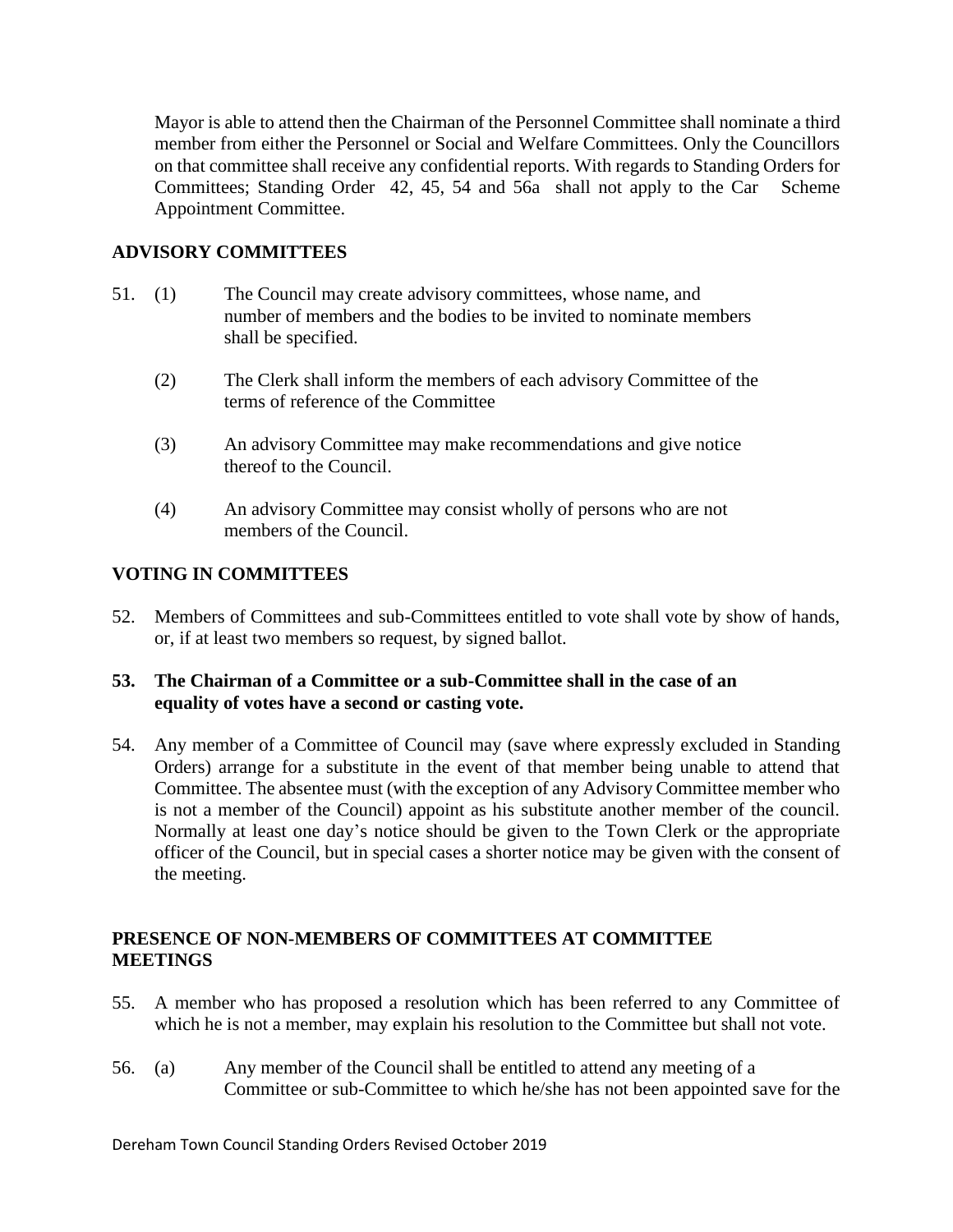the Community Car Scheme Appointment Committee and shall be allowed to speak but not vote at such meetings.

(b) Any member of the Council who attends any meeting of a Committee or Sub-Committee shall be entitled to remain at any such meeting not with-standing the exclusion of the public and the press regardless of the item under consideration.

## **ACCOUNTS AND FINANCIAL STATEMENT**

- 57. (a) Except as provided in paragraph (b) of this Standing Order or by statute, all accounts for payment and claims upon the Council shall be laid before the Council as specified in Financial Standing Orders.
	- (b) Where it is necessary to make a payment before it has been authorised by the Council, such payment shall be certified as to its correctness and urgency by the appropriate officer. Such payment shall be authorised by the Committee, if any, having charge of the business to which it relates, or by the proper officer for payment with the approval of the Chairman or Vice-Chairman of the Council.
	- (c) All payments ratified under sub-paragraph (b) of this Standing Order shall be separately included in the next schedule of payments laid before the Council.
- 58. The Responsible Financial Officer shall supply to each member of every ordinary meeting a statement of receipts and payments as specified in Financial Standing Orders.

## **ESTIMATES**

- 59. (a) The Council shall approve written estimates for the coming financial year at its meeting at the end of the month of December as specified in Financial Standing Orders.
	- (b) Any Committee desiring to incur expenditure shall give the Clerk a written estimate of the expenditure recommended for the coming year no later than end of November.

## **INTERESTS**

- **60.** (**a) If a member has a Disclosable Pecuniary Interest or other Registerable Interest as defined by the Code of Conduct adopted by the Council then they shall declare such interest as soon as it becomes apparent, disclosing the nature and extent of that interest.**
- 61. A member who has declared a Pecuniary Interest must not participate in discussions relating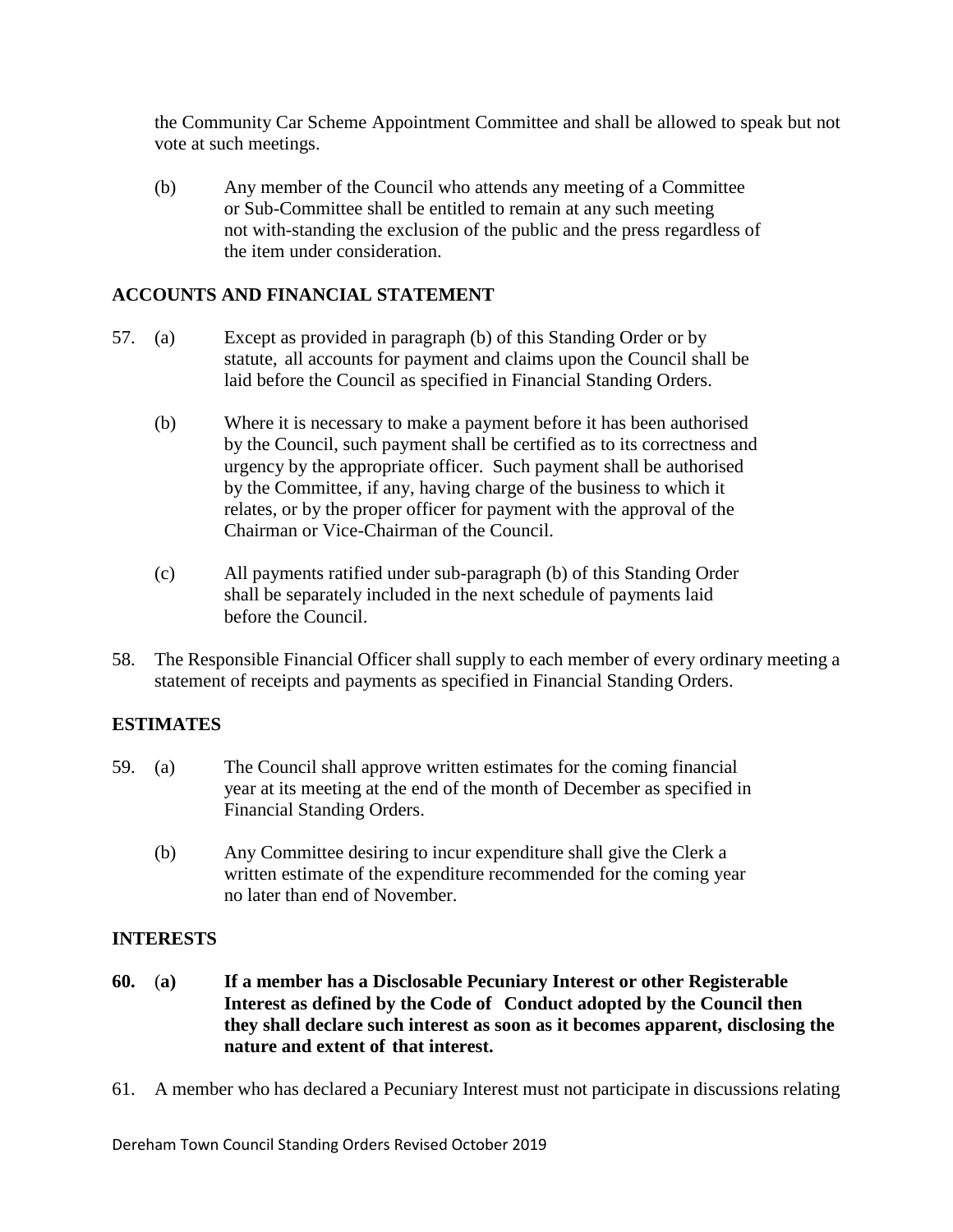to that agenda item and shall leave the meeting until the Next Business is to be considered.

- 62. The Clerk shall hold a copy of the Register of Member's Interests in accordance with instructions received from the Monitoring Officer of the Responsible Authority and/or as required by statute.
- 63. If a candidate for any appointment under the Council is to his knowledge related to any member of or the holder of any office under the Council, he and the person to whom he is related shall disclose the relationship in writing to the Clerk. A candidate who fails so to do shall be disqualified for such appointment, and, if appointed, may be dismissed without notice. The Clerk shall report to the Council or to the appropriate committee any such disclosure. Where relationship to a member is disclosed this Standing Order shall apply.
- 64. The Clerk shall make known the purport of Standing Order 63 to every candidate.

## **CANVASSING AND RECOMMENDATIONS BY MEMBERS**

- 65. (a) Canvassing of members of the Council or of any Committee, directly or indirectly, for any appointment under the Council shall disqualify the candidate for such appointment. The Clerk shall make known the purport of this sub-paragraph of this Standing Order to every candidate.
	- (b) A member of the Council or of any Committee shall not solicit for any person any appointment under the Council or recommend any person for such appointment or for promotion; but nevertheless, a member may give a written testimonial of a candidate's ability, experience or character for submission to the Council with an application for appointment.
- 66. Standing Orders Nos. 62 and 64 shall apply to tenders as if the person making the tender were a candidate for an appointment.

## **INSPECTION OF DOCUMENTS**

67. A member may for the purpose of his duty as such (but not otherwise) inspect any document in possession of the Council or a Committee, and if copies are available shall, on request, be supplied for the like purpose with a copy.

#### 68 **All Minutes kept by the Council and by any Committee shall be open for the inspection of any member of the Council**.

## **UNAUTHORISED ACTIVITIES**

69. Unless authorised to do so by the Council or the relevant Committee or sub Committee, no member of the Council or of any Committee or sub-Committee shall in the name of or on behalf of the Council: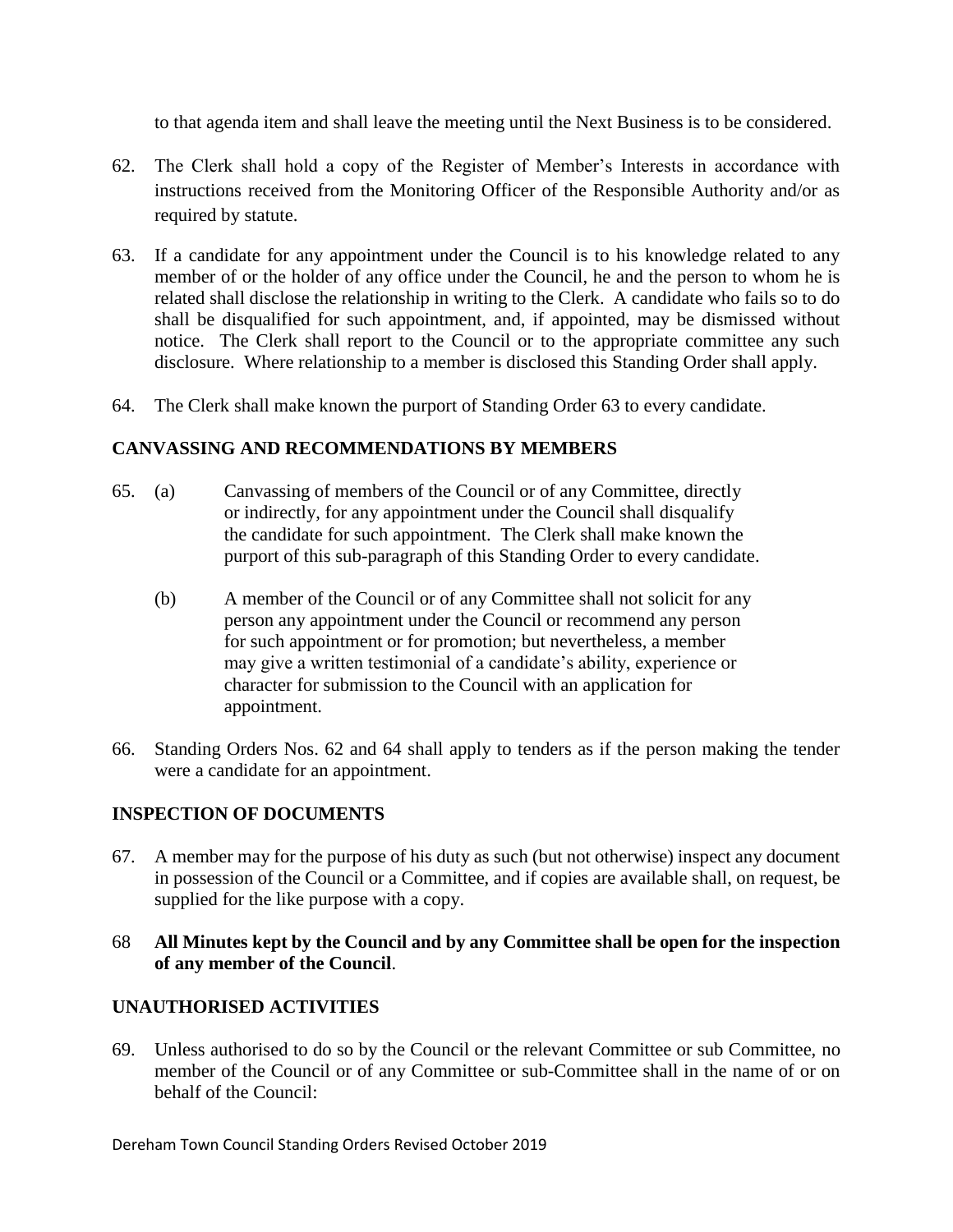- (a) Inspect any lands or premises which the Council has a right or duty to inspect; or
- (b) issue orders, instructions or directions to employees of the council or the council's contractors.

#### **ADMISSION OF THE PUBLIC AND PRESS TO MEETINGS**

**70. The public shall be admitted to all meetings of the Council and its Committees** and sub-Committees, **which may, however, temporarily exclude the public** by means of the following resolution:

**To pass a resolution to exclude press and public from the meeting on the grounds that the business to be transacted is confidential and publicity would be prejudicial to the public interest.**

If a person's advice or assistance is needed they may be invited (by name) to remain after the exclusion resolution is passed.

- 71 At all meetings of the Council the Chairman may at their discretion prior to or at a convenient time in the transaction of business, adjourn the meeting so as to allow any members of the public to address the meeting in relation to the business to be transacted at that meeting.
- **72. The Clerk shall afford to the press reasonable facilities for taking their report of any proceedings at which they are entitled to be present.**
- 73. If a member of the public interrupts the proceedings at any meeting, the Chairman may, after warning, order that he or she be removed from the Council Chamber.

## **CONFIDENTIAL BUSINESS**

- 74. (a) No member of the Council or of any Committee or sub-Committee shall disclose to any person not a member of the Council any business declared to be confidential by the Council, the Committee or the sub-Committee as the case may be.
	- (b) Any member in breach of the provisions of paragraph (a) of this Standing Order shall be removed from any Committee or sub-Committee of the Council by the Council.

#### **LIAISON WITH COUNTY AND DISTRICT COUNClLLORS**

75. A notice of each Council meeting shall be sent together with an invitation to attend to the County Councillor for each Dereham division and to the District Councillor or Councillors for each Dereham ward.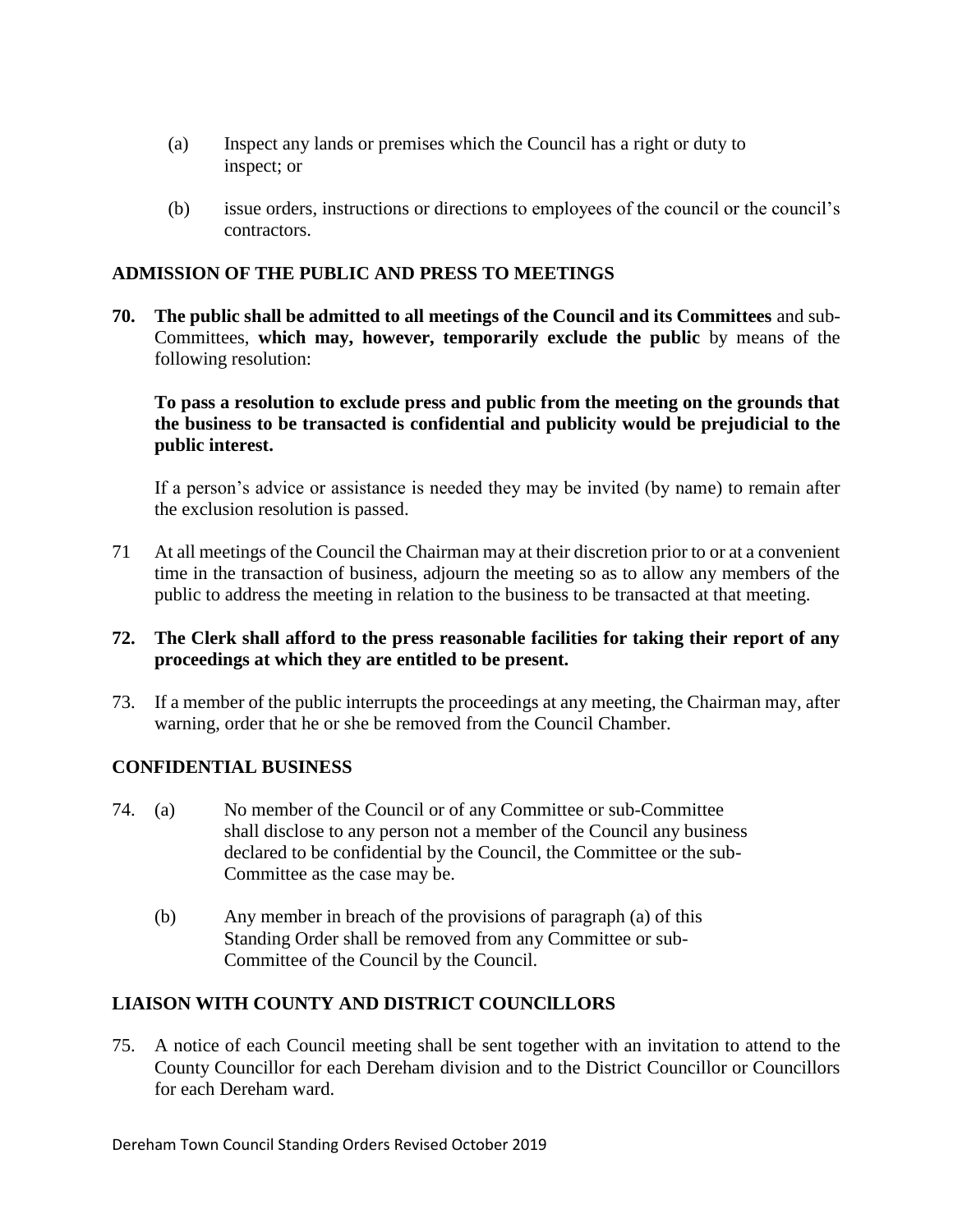76. Unless the Council otherwise orders, a copy of each letter ordered to be sent to the County Council or Planning Authority shall be transmitted to the County Councillor for the relevant Dereham division or to the Planning Authority Councillor for the relevant Dereham ward as the case may require.

## **PLANNING APPLICATIONS**

- 77 (a) The Clerk shall, as soon as it is received, enter in a book kept for the purpose the following particulars of every planning application notified to the Council:-
	- (i) the date on which it was received;
	- (ii) the name of the applicant;
	- (iii) the place to which it relates;
	- (iv) a summary of the nature of the application.
	- (b) The Clerk shall refer every planning application to the next meeting of the appropriate plans Committee.

## **STANDING ORDER ON CONTRACTS**

Standing Orders on contracts shall be as defined in the Financial Standing Orders and Regulations.

## **CODE OF CONDUCT ON COMPLAINTS**

78. The Council shall deal with complaints of maladministration allegedly committed by the Council or by any officer or member in such manner as adopted by the Council except for those complaints which should be properly directed to Breckland Council's Monitoring Officer for consideration.

## **VARIATION, REVOCATION AND SUSPENSION OF STANDING ORDERS**

- 79. Any or every part of the Standing Orders except those printed in **bold type** may be suspended by resolution in relation to any specific item or business.
- 80. A resolution permanently to add, vary, or revoke a Standing Order shall when proposed and seconded, stand adjourned without discussion to the next ordinary meeting of the Council.

## **STANDING ORDERS TO BE GIVEN TO MEMBERS**

81. A copy of these Standing Orders shall be given to each member by the Clerk upon delivery to him of the member's declaration of acceptance of office and written undertaking to comply with the Code of Conduct adopted by the Council.